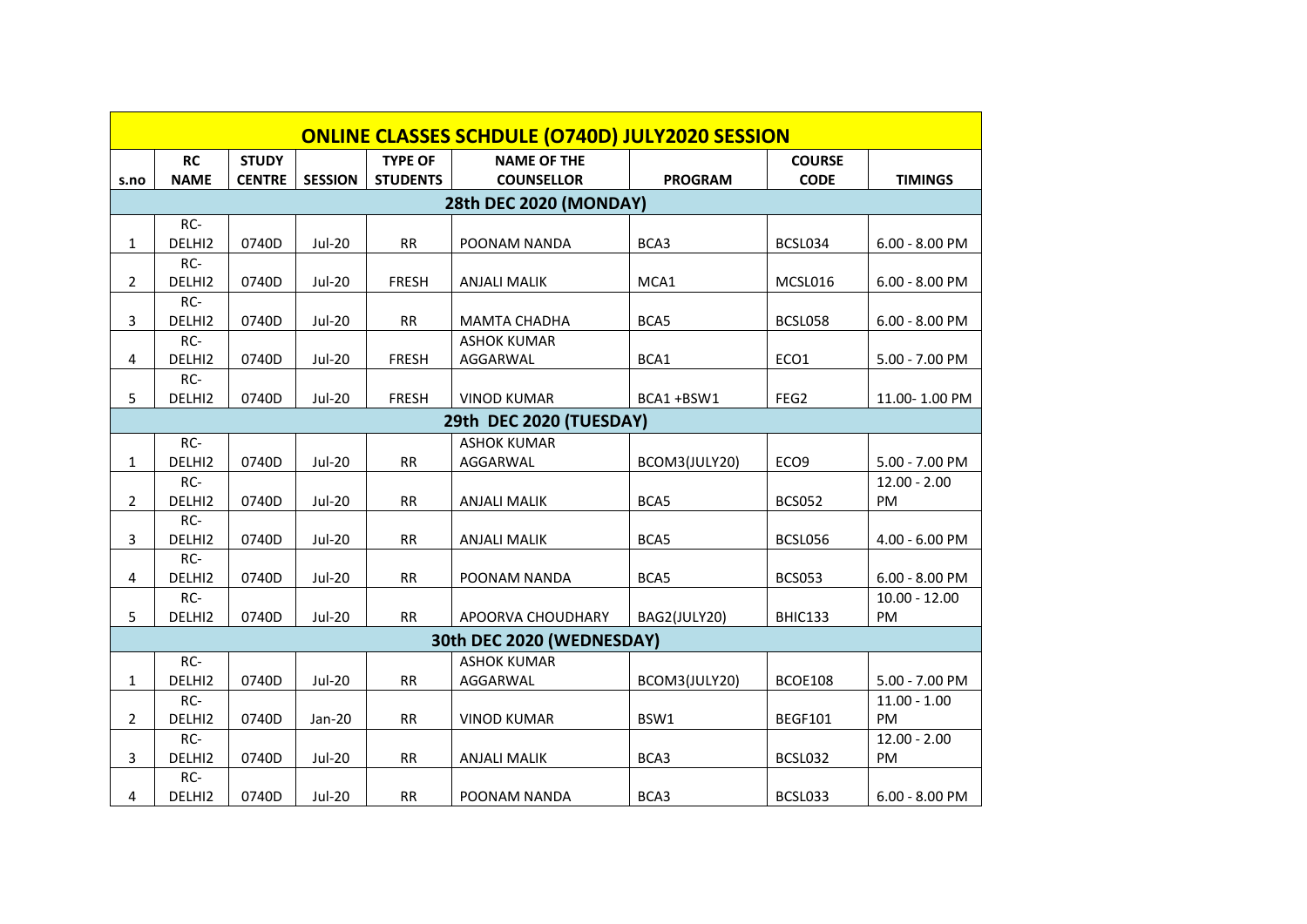| 31st DEC 2020 (THURSDAY) |               |       |               |              |                     |                  |               |                  |  |
|--------------------------|---------------|-------|---------------|--------------|---------------------|------------------|---------------|------------------|--|
|                          | RC-           |       |               |              |                     |                  |               | $11.00 - 1.00$   |  |
| $\mathbf{1}$             | DELHI2        | 0740D | <b>Jul-20</b> | RR           | <b>VINOD KUMAR</b>  | BCA5             | <b>BCS055</b> | PM               |  |
|                          | RC-           |       |               |              | <b>ASHOK KUMAR</b>  |                  |               |                  |  |
| $\overline{2}$           | DELHI2        | 0740D | <b>Jul-20</b> | RR           | AGGARWAL            | BCOMG2(JULY20)   | BCOC135       | 5.00 - 7.00 PM   |  |
|                          | RC-           |       |               |              |                     |                  |               | $12.00 - 2.00$   |  |
| 3                        | DELHI2        | 0740D | <b>Jul-20</b> | RR           | <b>ANJALI SUMAN</b> | MSW1             | MSW3          | PM               |  |
| 1st JAN 2021 (FRIDAY)    |               |       |               |              |                     |                  |               |                  |  |
|                          | RC-           |       |               |              |                     |                  |               | $9.00 - 11.00$   |  |
| $\mathbf{1}$             | DELHI2        | 0740D | <b>Jul-20</b> | RR           | KAMAL NAYAN SAHU    | MCA <sub>2</sub> | MCSL025       | AM               |  |
|                          | RC-           |       |               |              |                     |                  |               |                  |  |
| $\overline{2}$           | DELHI2        | 0740D | Jan-20        | RR           | <b>ASHA LATA</b>    | BEVAE181         | BAG1(JAN20)   | 3.00 - 5.00 PM   |  |
|                          | RC-           |       |               |              |                     |                  |               | $11.00 - 1.00$   |  |
| 3                        | DELHI2        | 0740D | <b>Jul-20</b> | RR           | DR. AVTAR SINGH     | MSW2nd year      | MSW8          | PM               |  |
| 2nd JAN 2021(SATURDAY)   |               |       |               |              |                     |                  |               |                  |  |
|                          | RC-           |       |               |              |                     | BA2(JAN20        |               |                  |  |
| $\mathbf{1}$             | DELHI2        | 0740D | <b>Jul-20</b> | RR           | DR. LAXMI DEVI      | +JULY20)         | BHDE106       | 3.00 - 5.00 PM   |  |
|                          | RC-           |       |               |              |                     |                  |               | $9.00 - 11.00$   |  |
| $\overline{2}$           | DELHI2        | 0740D | <b>Jul-20</b> | RR           | KAMAL NAYAN SAHU    | BCA1             | BCSL013       | AM               |  |
|                          | RC-           |       |               |              |                     |                  |               | $12.00 - 2.00$   |  |
| 3                        | DELHI2<br>RC- | 0740D | <b>Jul-20</b> | <b>FRESH</b> | <b>MAMTA CHADHA</b> | BCA1             | <b>BCS011</b> | PM               |  |
| 4                        | DELHI2        | 0740D | <b>Jul-20</b> | RR           | POONAM NANDA        | BCA3             | BCSL034       | $6.00 - 8.00$ PM |  |
|                          | RC-           |       |               |              |                     |                  |               |                  |  |
| 5                        | DELHI2        | 0740D | <b>Jul-20</b> | RR           | <b>MAMTA CHADHA</b> | BCA3             | <b>BCS031</b> | 4.00 - 6.00 PM   |  |
|                          | RC-           |       |               |              |                     |                  |               | $12.00 - 2.00$   |  |
| 6                        | DELHI2        | 0740D | <b>Jul-20</b> | RR           | RAKESH KUMAR        | BCA5             | <b>BCS054</b> | PM               |  |
|                          | RC-           |       |               |              |                     |                  |               | $10.00 - 12.00$  |  |
| $\overline{7}$           | DELHI2        | 0740D | <b>Jul-20</b> | <b>FRESH</b> | MONIKA KHURANA      | MCA1             | <b>MCS011</b> | PM               |  |
|                          | RC-           |       |               |              |                     |                  |               |                  |  |
| 8                        | DELHI2        | 0740D | <b>Jul-20</b> | <b>FRESH</b> | KAMAL NAYAN SAHU    | MCA1             | MCSL017       | 1.00 - 3.00 PM   |  |
|                          | RC-           |       |               |              |                     |                  |               | $12.00 - 2.00$   |  |
| 9                        | DELHI2        | 0740D | <b>Jul-20</b> | RR           | MONIKA KHURANA      | MCA <sub>2</sub> | <b>MCS022</b> | PM               |  |
|                          | RC-           |       |               |              |                     |                  |               |                  |  |
| 10                       | DELHI2        | 0740D | <b>Jul-20</b> | RR           | POONAM NANDA        | MCA <sub>2</sub> | MCSL025       | 3.00 - 5.00 PM   |  |